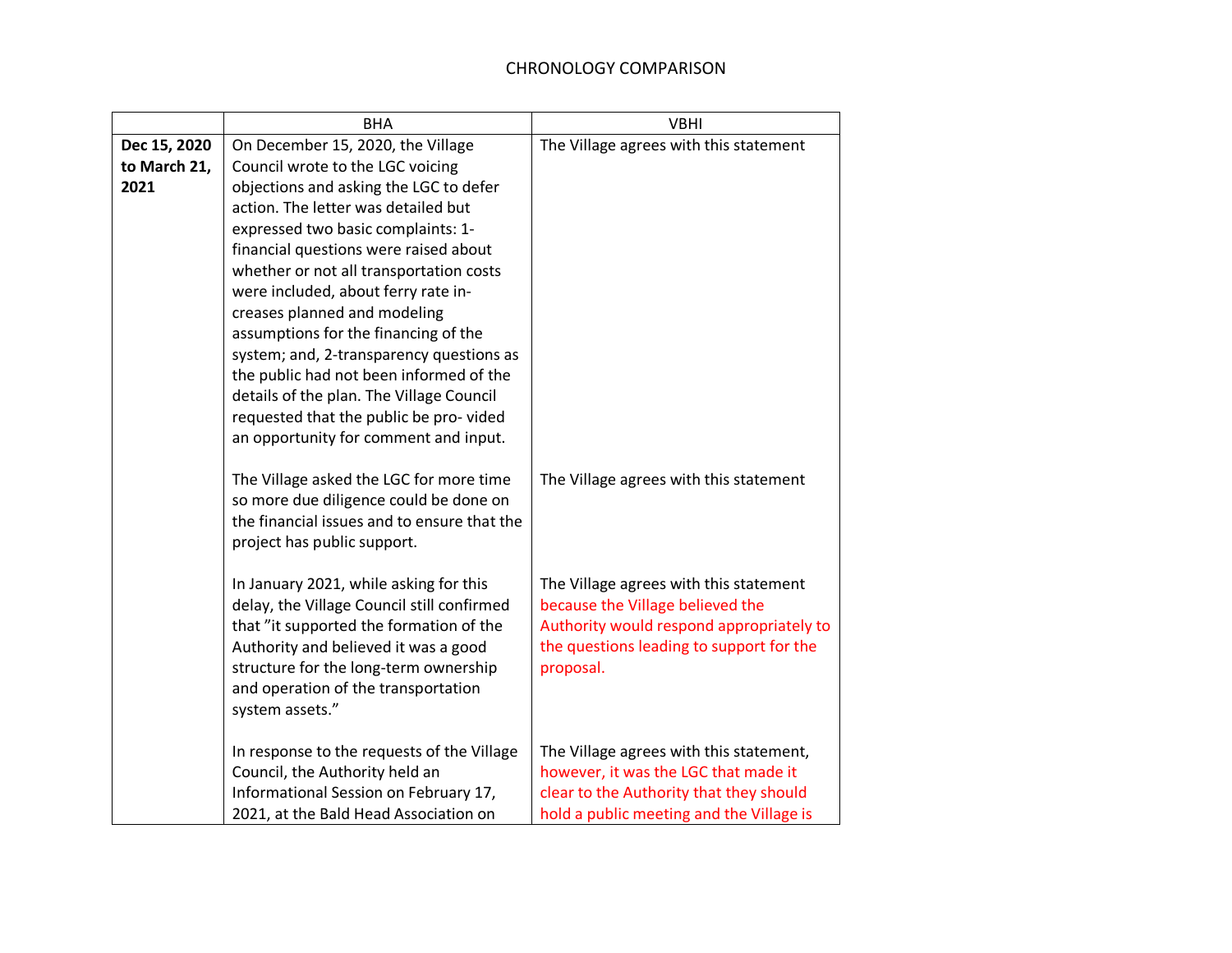|                                    | Bald Head Island. Over 200 members of<br>the public attended the Zoom Webinar<br>and asked questions of the Authority. On<br>February 26, 2021, the Authority<br>submitted in writing answers to all the<br>questions.                                                                                                                                                                                                                                                                     | unsure such a meeting would have<br>happened without LGC intervention.<br>Additionally, the Village disagrees the<br>Authority submitted answers in writing to<br>all the questions. On the contrary, the<br>Authority made available to the public<br>several key reports which had been<br>requested all along and it was the reports<br>that led to many further questions about<br>the process, appraisals, negotiations, etc. |
|------------------------------------|--------------------------------------------------------------------------------------------------------------------------------------------------------------------------------------------------------------------------------------------------------------------------------------------------------------------------------------------------------------------------------------------------------------------------------------------------------------------------------------------|------------------------------------------------------------------------------------------------------------------------------------------------------------------------------------------------------------------------------------------------------------------------------------------------------------------------------------------------------------------------------------------------------------------------------------|
| March 22,<br>2021-June<br>16, 2021 | On March 22, 2021, the Village Council<br>wrote the LGC and announced that the<br>Village Council was "unanimously<br>committed to pursuing the Village's<br>acquisition of the Transportation System.<br>In this letter, the Village Council set forth<br>the reasons it concluded it was<br>compelled to take this action. It further<br>indicated it would "work closely with the<br>Seller, the Authority and The Local<br>Government Commission to close the<br>transaction quickly." | When the Village continued to question<br>many aspects of the bond proposal with<br>little to no satisfaction from Authority<br>responses, it felt it had no option but to<br>seek to step into the shoes of the<br>Authority, should that become necessary,<br>and acquire the transportation assets<br>from the seller.                                                                                                          |
|                                    | On March 26, 2021, Limited wrote the<br>LGC stating, "Limited is both surprised<br>and disturbed by the Village's most<br>recent shift from collaborative<br>stakeholder acting through its<br>representatives on the Board of Trustees<br>of the Authority to that of a competitive<br>bidder. Limited has received no formal<br>offer to purchase the Transportation                                                                                                                     | The Village agrees with this statement                                                                                                                                                                                                                                                                                                                                                                                             |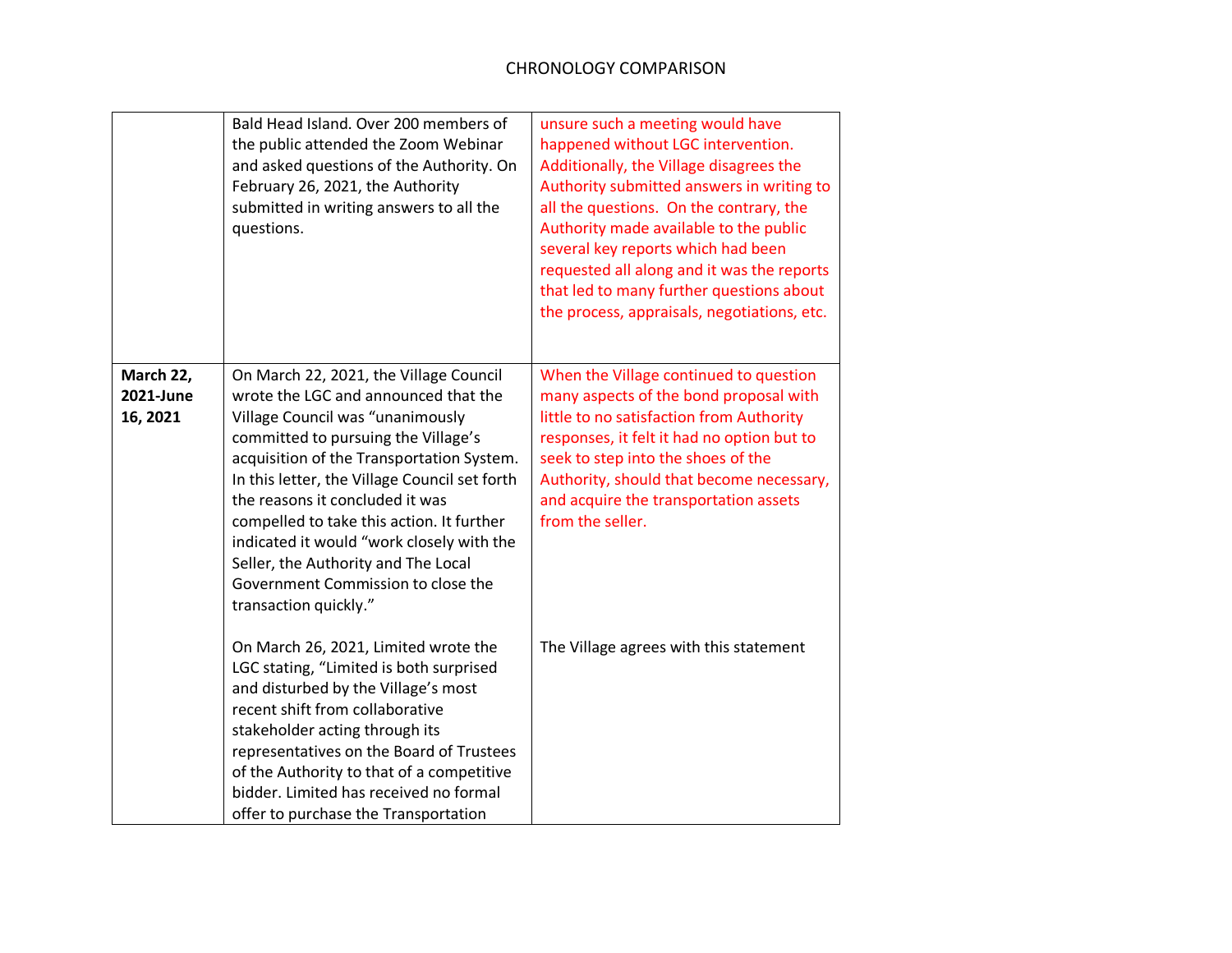| System from the Village and Limited does<br>not intend to engage in negotiations with<br>the Village."                                                                                                                                                                                                                                                                                                                                                                                                                  |                                        |
|-------------------------------------------------------------------------------------------------------------------------------------------------------------------------------------------------------------------------------------------------------------------------------------------------------------------------------------------------------------------------------------------------------------------------------------------------------------------------------------------------------------------------|----------------------------------------|
| The Authority's application to the LGC to<br>approve the debt financing to purchase<br>the Transportation System was scheduled<br>to be heard on May 4, 2021.                                                                                                                                                                                                                                                                                                                                                           | The Village agrees with this statement |
| On April 23, 2021, the Village Council<br>wrote NC Treasurer Dale Folwell and<br>other LGC representatives requesting<br>that the LGC defer consideration of the<br>Authority's application. The Village<br>indicated, "In principle, the Village is not<br>opposed to the Authority acquiring and<br>operating the Transportation System<br>("the 'Proposed Acquisition'") provided<br>its financial and operational planning for<br>the transaction is sound and in the best<br>interests of the users of the System" | The Village agrees with this statement |
| The letter went on to explain financial<br>questions raised by the proposed<br>acquisition and stated, "Community<br>support in favor of the Proposed<br>Acquisition, as currently constituted, has<br>not been documented."                                                                                                                                                                                                                                                                                            | The Village agrees with this statement |
| On April 30, 2021, the Authority wrote<br>the LGC and the NC Treasurer and<br>responded in great detail to the<br>questions raised by the Village Council.                                                                                                                                                                                                                                                                                                                                                              | The Village agrees with this statement |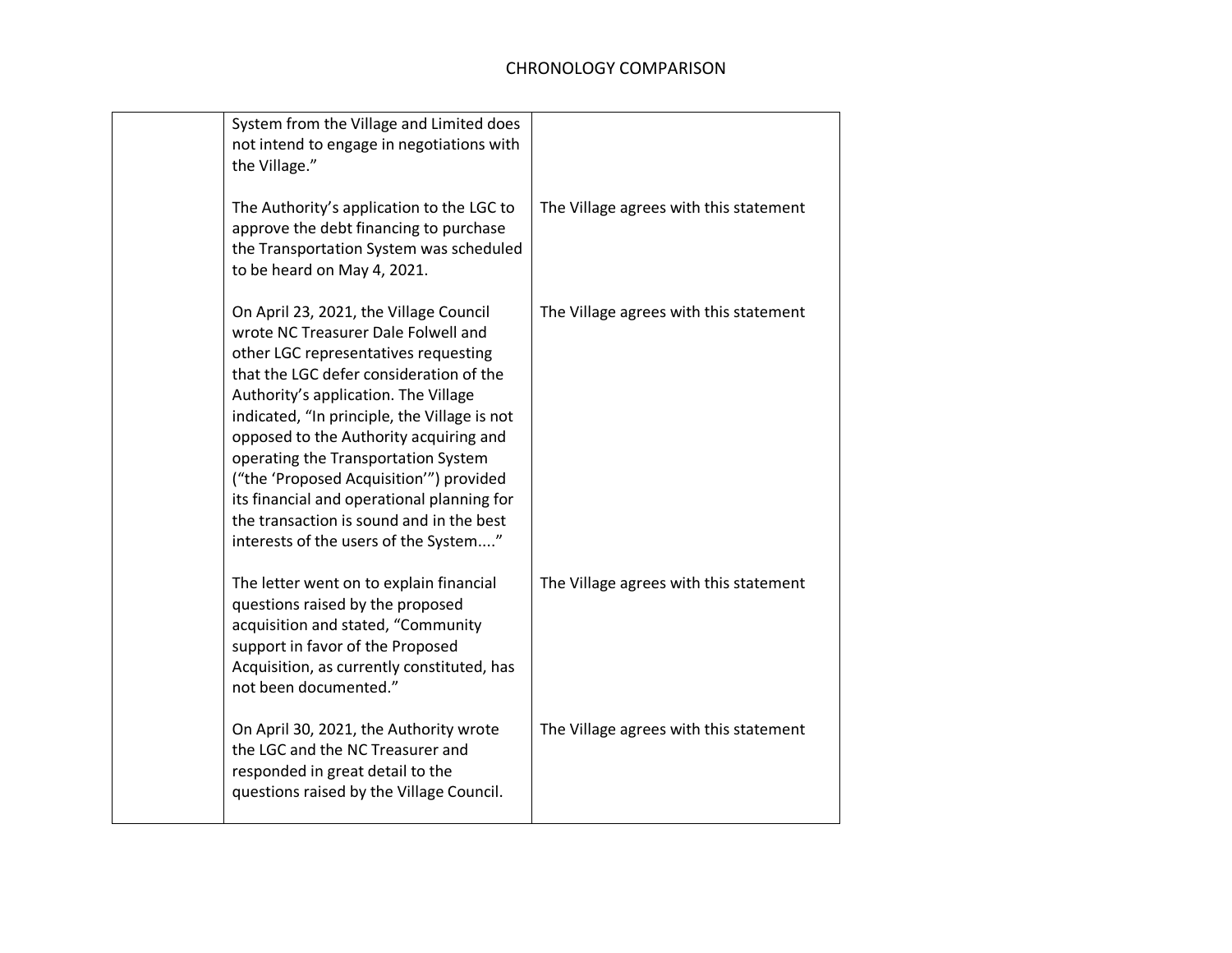| On May 4, 2021, the LGC met and<br>discussed the financial issues and other<br>issues raised. There was much discussion<br>regarding the appraisals the Authority<br>submitted. No decision was reached and<br>matters were deferred.                                                                                                                                                    | This statement is misleading. The State<br><b>Treasurer and State Auditor had very</b><br>pointed questions about the appraisal,<br>deferred capital and maintenance issues<br>and transparency. The LCG asked key<br>players to submit questions in an effort<br>to organize and address them all.                                                                                                                                                         |
|------------------------------------------------------------------------------------------------------------------------------------------------------------------------------------------------------------------------------------------------------------------------------------------------------------------------------------------------------------------------------------------|-------------------------------------------------------------------------------------------------------------------------------------------------------------------------------------------------------------------------------------------------------------------------------------------------------------------------------------------------------------------------------------------------------------------------------------------------------------|
| On May 21, 2021, the Village Council<br>submitted questions it wanted the<br>Authority to answer in order for the LGC<br>to be able to consider properly the<br>approval of the Authority's application.                                                                                                                                                                                 | The Village agrees with this statement<br>On June 1, the LGC directed staff to<br>organize all questions into three<br>categories: 1) questions in need of an<br>answer; 2) questions the answers to<br>which were nice to have; and 3)<br>questions already answered or not in<br>need of an answer and to submit the list<br>of questions to the Authority to answer.<br>The LGC also strongly encouraged a new<br>and more complete appraisal of assets. |
| On June 11, 2021, the Bald Head<br>Association held its regular monthly<br>directors meeting and representatives of<br>the Village Council (Mayor Sayre and<br>Mayor Pro Tempore Brown), Limited<br>(CEO Chad Paul) and the Authority (Dr.<br>Rex Cowdry) appeared and answered<br>questions, and provided in-formation to<br>all regarding the ongoing Transportation<br>System issues. | The Village agrees with this statement                                                                                                                                                                                                                                                                                                                                                                                                                      |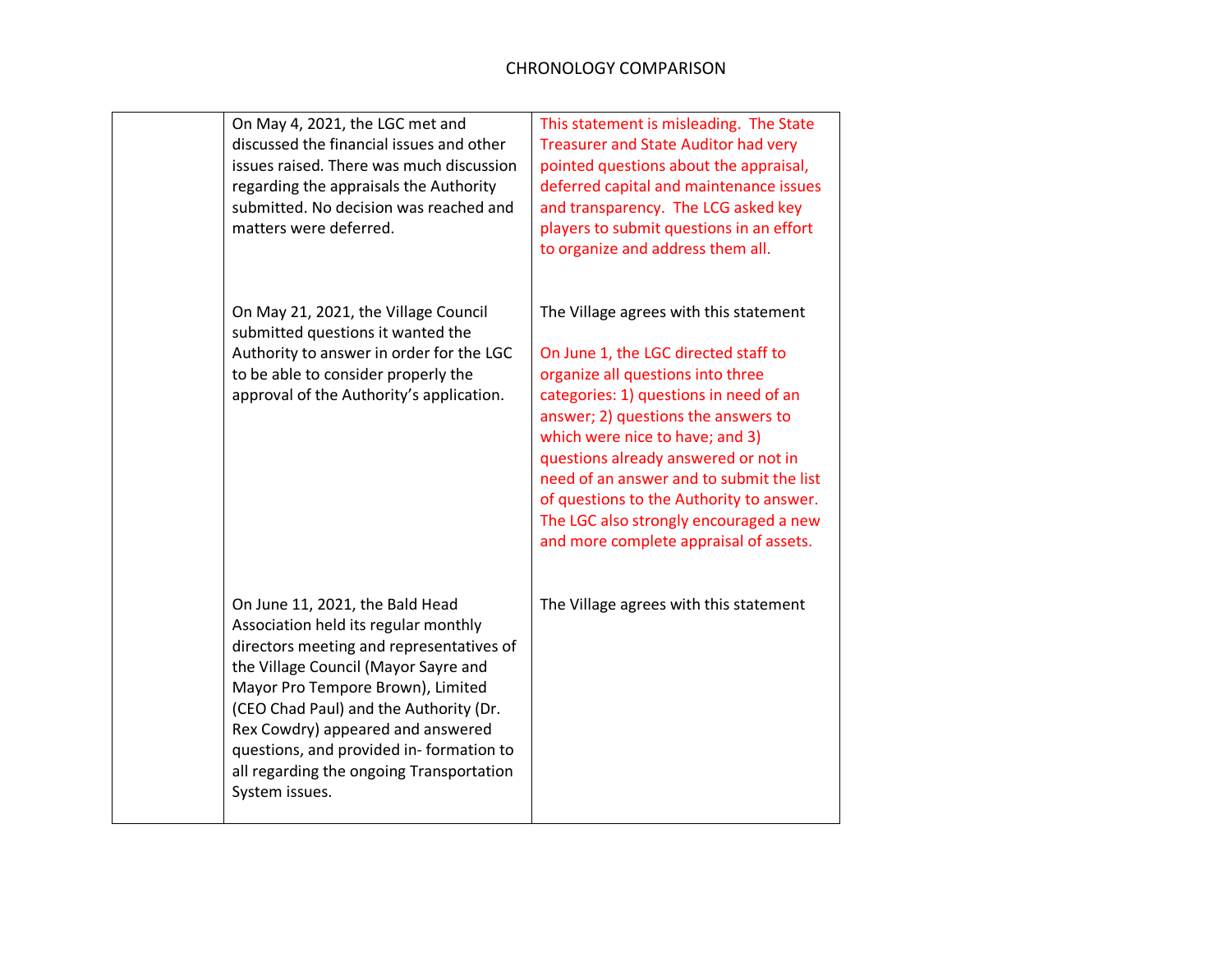|                  | On June 16, 2021, the Authority held its<br>regular public meeting and indicated it<br>had hired a new appraiser to address the<br>questions raised by the LGC regarding the<br>appraisal method used. The Authority<br>indicated it expected to have this new<br>appraisal by July 15, 2021, and intends to<br>discuss it at the July 13, 2021, meeting of<br>the LGC.                                                                                           | The Village agrees with this statement,<br>although it questions how, if the<br>appraisal is not due until July 15, it will be<br>discussed at the July 13 LGC meeting. |
|------------------|-------------------------------------------------------------------------------------------------------------------------------------------------------------------------------------------------------------------------------------------------------------------------------------------------------------------------------------------------------------------------------------------------------------------------------------------------------------------|-------------------------------------------------------------------------------------------------------------------------------------------------------------------------|
| June 17,<br>2021 | Village Council sent a letter to the LGC<br>indicating its intent to seek approval of<br>General Obligation Bonds in an amount<br>not to exceed \$52,254,010 for the<br>purpose of acquiring, expanding and im-<br>proving the ferry and ground<br>transportation assets and services used in<br>the transportation of passengers,<br>supplies and equipment (the "Ferry<br>System") from the mainland to<br>destinations on Bald Head Island, North<br>Carolina. | The Village agrees with this statement                                                                                                                                  |
|                  | The Village Council expects the LGC to<br>consider approval of the bonds at its<br>meeting scheduled for August 3, 2021, or<br>at such later meeting as the Village<br>Council and LGC may determine is<br>appropriate.                                                                                                                                                                                                                                           | The Village agrees with this statement                                                                                                                                  |
|                  | Most significantly the Village Council<br>stated in the letter: "The issuance of<br>bonds would be subject to voter approval                                                                                                                                                                                                                                                                                                                                      | The Village agrees it could have better<br>explained its intent with regard to<br>servicing the bonds. By stepping into the                                             |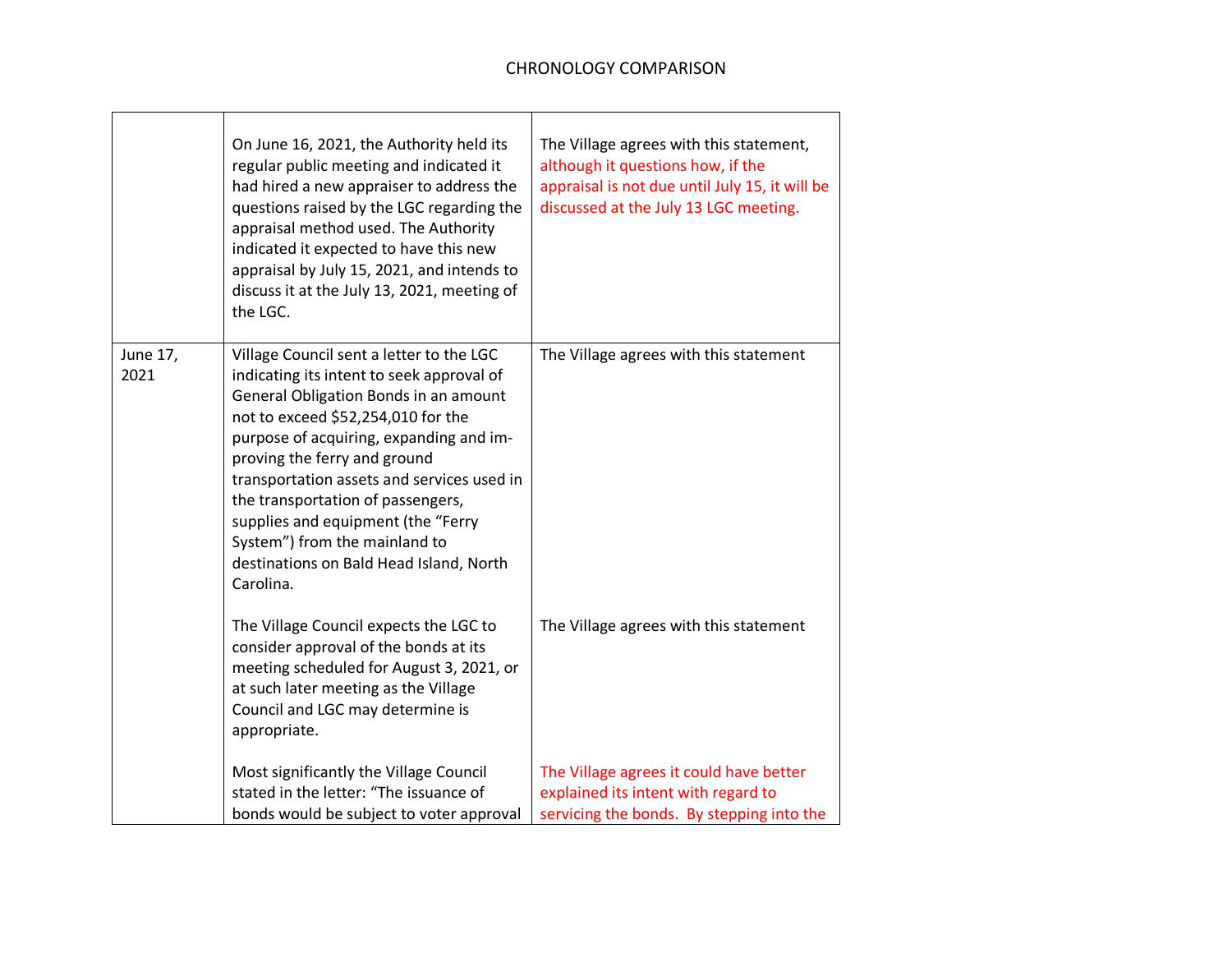| at a bond referendum anticipated to be<br>held on November 2, 2021. Subject to<br>voter approval, the bonds would be<br>secured by the full faith and credit and<br>taxing power of the Village. The Village<br>expects to pay the debt service on the<br>bonds from revenues generated by<br>operation of the Ferry System and from<br>property taxes collected by the Village<br>without restriction as to rate or amount." | shoes of the Authority, should that<br>become necessary, the Village has the<br>flexibility to secure funding by paying less<br>to issue the bonds on the front end AND<br>by servicing the debt at a much lower<br>interest rate. These two savings are<br>substantial and put less strain on the<br>revenue stream necessary to service the<br>Authority's proposed debt load.<br>Consequently, only transportation<br>revenues and not property taxes should<br>be necessary to cover operating expenses |  |
|-------------------------------------------------------------------------------------------------------------------------------------------------------------------------------------------------------------------------------------------------------------------------------------------------------------------------------------------------------------------------------------------------------------------------------|-------------------------------------------------------------------------------------------------------------------------------------------------------------------------------------------------------------------------------------------------------------------------------------------------------------------------------------------------------------------------------------------------------------------------------------------------------------------------------------------------------------|--|
| This issue is important to understand for<br>the Bald Head Association members who<br>own real property at Bald Head Island<br>and pay real estate taxes to Brunswick<br>County each year. In order to buy the<br>Ferry System, the Village Council wants to                                                                                                                                                                  | and debt service obligations, while<br>allowing for system improvements more<br>quickly than as proposed by the<br>Authority.<br>See above.                                                                                                                                                                                                                                                                                                                                                                 |  |
| borrow \$52,254,010 by issuing General<br>Obligation Bonds in that amount. The<br>Village Council makes it clear it intends to<br>pay off the bonds by funds it receives<br>from the Ferry System and from property<br>taxes it collects from Bald Head Island<br>property owners.<br>If the LGC approves the bond financing                                                                                                  | The Village agrees with the statement                                                                                                                                                                                                                                                                                                                                                                                                                                                                       |  |
| for the Village, it will not be effective<br>unless the registered Bald Head Island                                                                                                                                                                                                                                                                                                                                           | but see above.                                                                                                                                                                                                                                                                                                                                                                                                                                                                                              |  |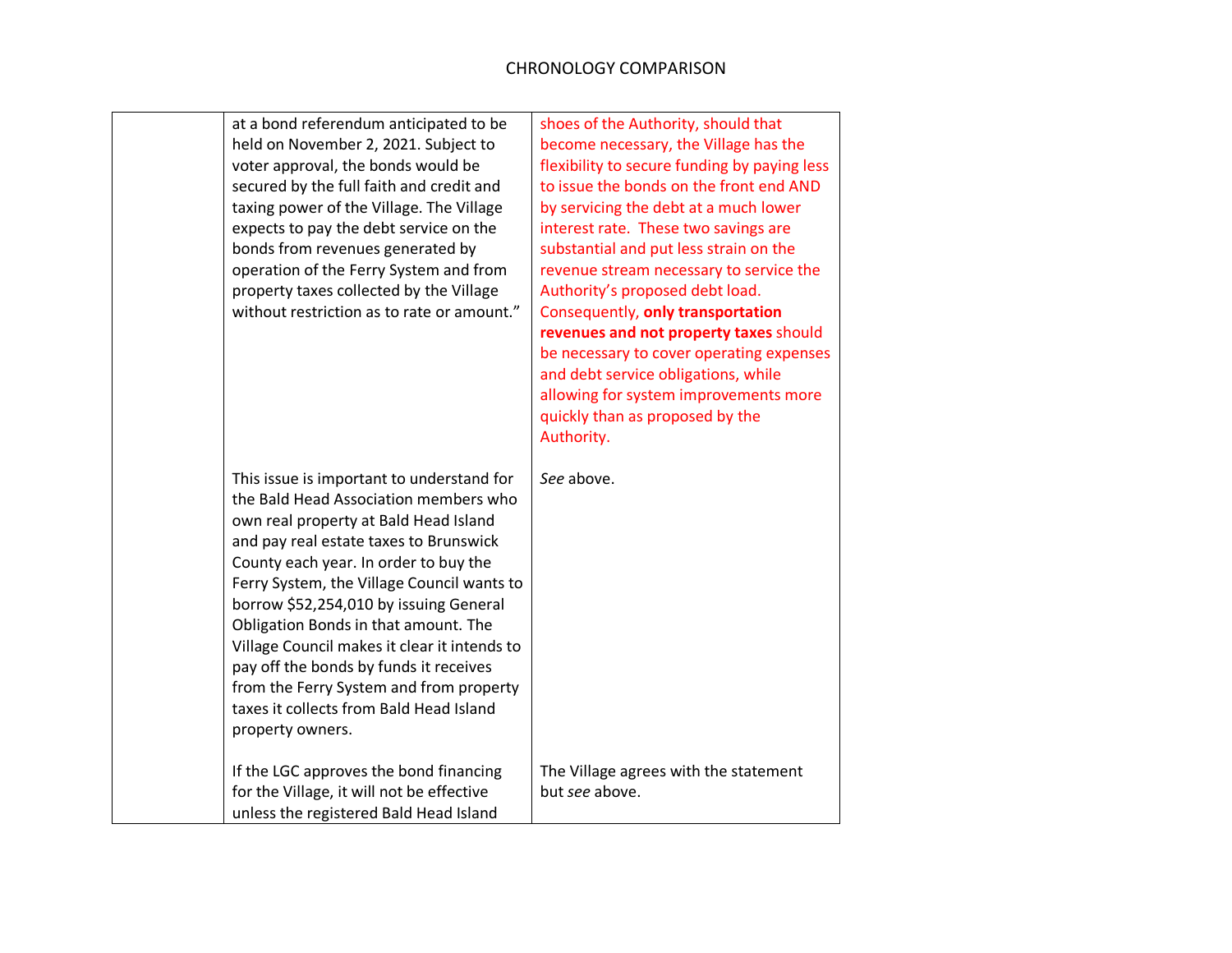|                  | voters also approve it on November 2,<br>2021. As you likely know, there are less<br>than 300 registered voters on Bald Head<br>Island. However, there are about 2,000<br>owners of real property on Bald Head<br>Island. If the LGC approves the bonds for<br>the Village, then less than 300 voters will<br>decide whether or not to approve the<br>bonds, and, if approved, this means the<br>Village Council will have the power to<br>increase real property taxes on all real<br>property owners on Bald Head Island to<br>pay off the bonds.                                                                                                                                                                                                                                                                                                                     |                                                                                                                                                                                                                                                                                                                                                                                                                                                                                                                                                                                                                                                                                                                                                                             |
|------------------|-------------------------------------------------------------------------------------------------------------------------------------------------------------------------------------------------------------------------------------------------------------------------------------------------------------------------------------------------------------------------------------------------------------------------------------------------------------------------------------------------------------------------------------------------------------------------------------------------------------------------------------------------------------------------------------------------------------------------------------------------------------------------------------------------------------------------------------------------------------------------|-----------------------------------------------------------------------------------------------------------------------------------------------------------------------------------------------------------------------------------------------------------------------------------------------------------------------------------------------------------------------------------------------------------------------------------------------------------------------------------------------------------------------------------------------------------------------------------------------------------------------------------------------------------------------------------------------------------------------------------------------------------------------------|
| June 18,<br>2021 | Village Council issued a public notice -<br>"This week, the Village Council submitted<br>its Notice of Intent to Seek Approval for<br>Issuance of General Obligation Bonds.<br>The intent of this action is to have<br>everything in place, should the Bald Head<br>Island Transportation Authority and Bald<br>Head Island Transportation be unable to<br>reach an agreement on the purchase and<br>sale of the transportation system in<br>accordance with the Act that formed the<br>Transportation Authority and LGC<br>regulations. The Village steps are<br>designed to avoid the transportation<br>system being sold to a privately-owned<br>third-party or broken into pieces and<br>purchased by several parties, which has<br>been suggested by the current owner,<br>should acquisition by a public entity fail<br>to go through. Letting the transportation | The Village agrees it could have better<br>explained its intent with regard to<br>servicing the bonds. By stepping into the<br>shoes of the Authority, should that<br>become necessary, the Village has the<br>flexibility to secure funding by paying less<br>to issue the bonds on the front end AND<br>by servicing the debt at a much lower<br>interest rate. These two savings are<br>substantial and put less strain on the<br>revenue stream necessary to service the<br>Authority's proposed debt load.<br>Consequently, only transportation<br>revenues and not property taxes should<br>be necessary to cover operating expenses<br>and debt service obligations, while<br>allowing for system improvements more<br>quickly than as proposed by the<br>Authority. |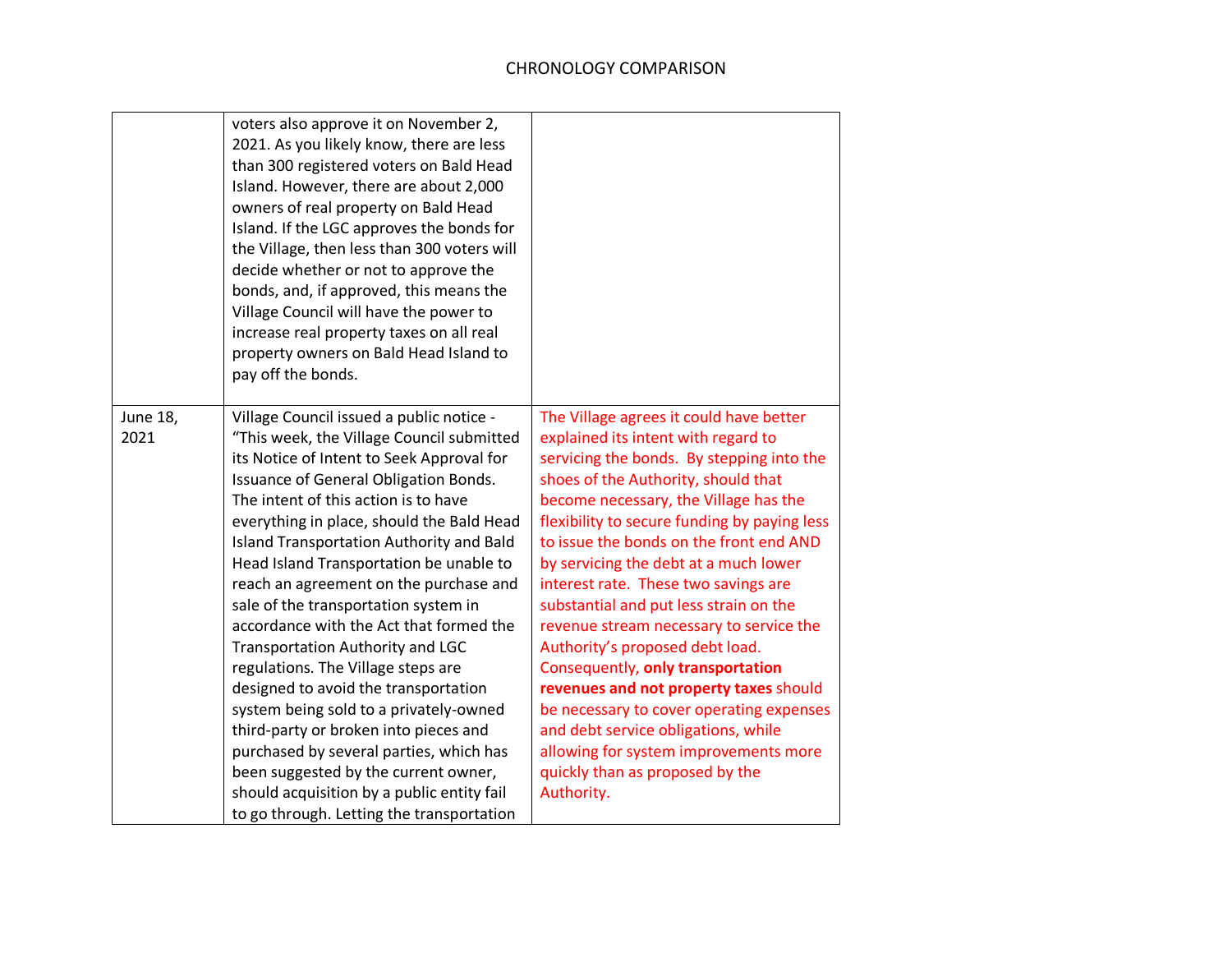| system fall into the hands of third-party<br>owners and investors would be the                                                                                                                                                                                                                         |                                                                                                                                                                                                                                                                                                                  |
|--------------------------------------------------------------------------------------------------------------------------------------------------------------------------------------------------------------------------------------------------------------------------------------------------------|------------------------------------------------------------------------------------------------------------------------------------------------------------------------------------------------------------------------------------------------------------------------------------------------------------------|
| worst-case scenario for Bald Head                                                                                                                                                                                                                                                                      |                                                                                                                                                                                                                                                                                                                  |
| Island"                                                                                                                                                                                                                                                                                                |                                                                                                                                                                                                                                                                                                                  |
| The Village Council went on to discuss its<br>"preliminary analysis" of the financial<br>implications of its proposal. In that<br>preliminary analysis, the Village indicates<br>it intends to "fund the debt" through the<br>operations, the ferry revenue and "not by<br>increasing property taxes." | The Village agrees with this statement                                                                                                                                                                                                                                                                           |
| It is necessary to point out the above<br>statement that the Village Council does<br>not intend to pay the bond debt "by<br>increasing property taxes" stands in<br>sharp contrast to what the Village Council<br>told the LGC just one day earlier:                                                   | The Village disagrees with this<br>characterization of the typical language<br>used in LGC financing requests. The<br>Village was simply informing the LGC of<br>the potential sources of repayment.                                                                                                             |
| "The Village expects to pay the debt<br>service on the bonds from revenues<br>generated by operation of the Ferry<br>System and from property taxes collected<br>by the Village without restriction as to<br>rate or amount."                                                                          | The Village agrees it could have better<br>explained its intent with regard servicing<br>the bonds. By stepping into the shoes of<br>the Authority, should that become<br>necessary, the Village has the flexibility to<br>secure funding by paying less to issue the<br>bonds on the front end AND by servicing |
| One can reconcile the two by inferring<br>that the Village Council is ap-plying to<br>the LGC for the approval to issue General<br>Obligation Bonds that would give the<br>Village Council the power and authority                                                                                     | the debt at a much lower interest rate.<br>These two savings are substantial and put<br>less strain on the revenue stream<br>necessary to service the Authority's<br>proposed debt load. Consequently, only                                                                                                      |
| to increase real property taxes on                                                                                                                                                                                                                                                                     | transportation revenues and not                                                                                                                                                                                                                                                                                  |
| homeowners to pay the bond debt but                                                                                                                                                                                                                                                                    | property taxes should be necessary to                                                                                                                                                                                                                                                                            |